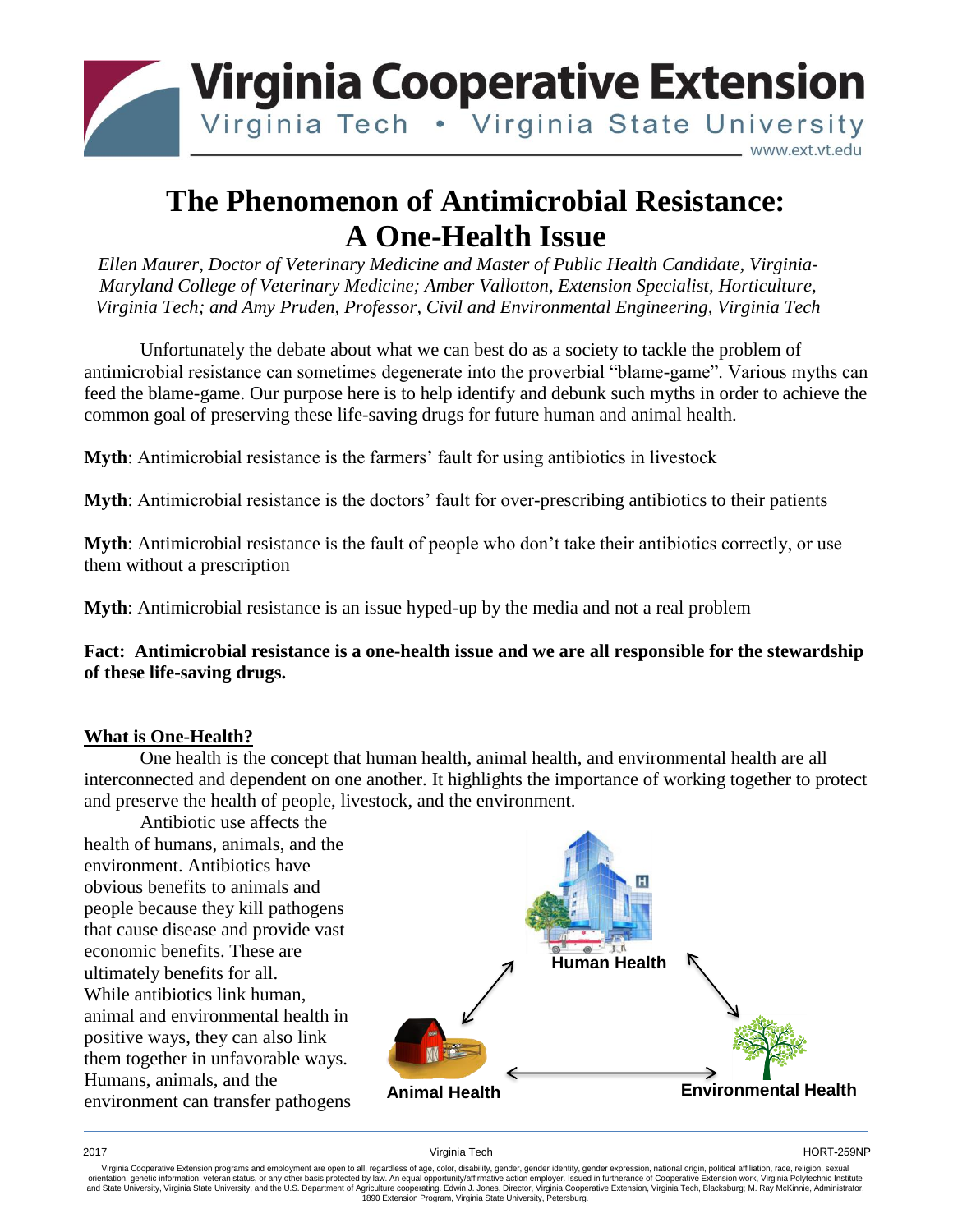and antimicrobial resistant bacteria or genes between one another. Therefore, when using important drugs on one of the three areas of health, it is important to also consider the impact on the other two.

## **How do Antibiotics and Antibiotic Resistant Bacteria Link Humans, Livestock, and the Environment?**

Antibiotics are given to both animals and people. Some bacteria, usually in the gut, can develop resistance to these antibiotics. Humans and animals can then spread resistant bacteria to other humans, animals, and the environment.